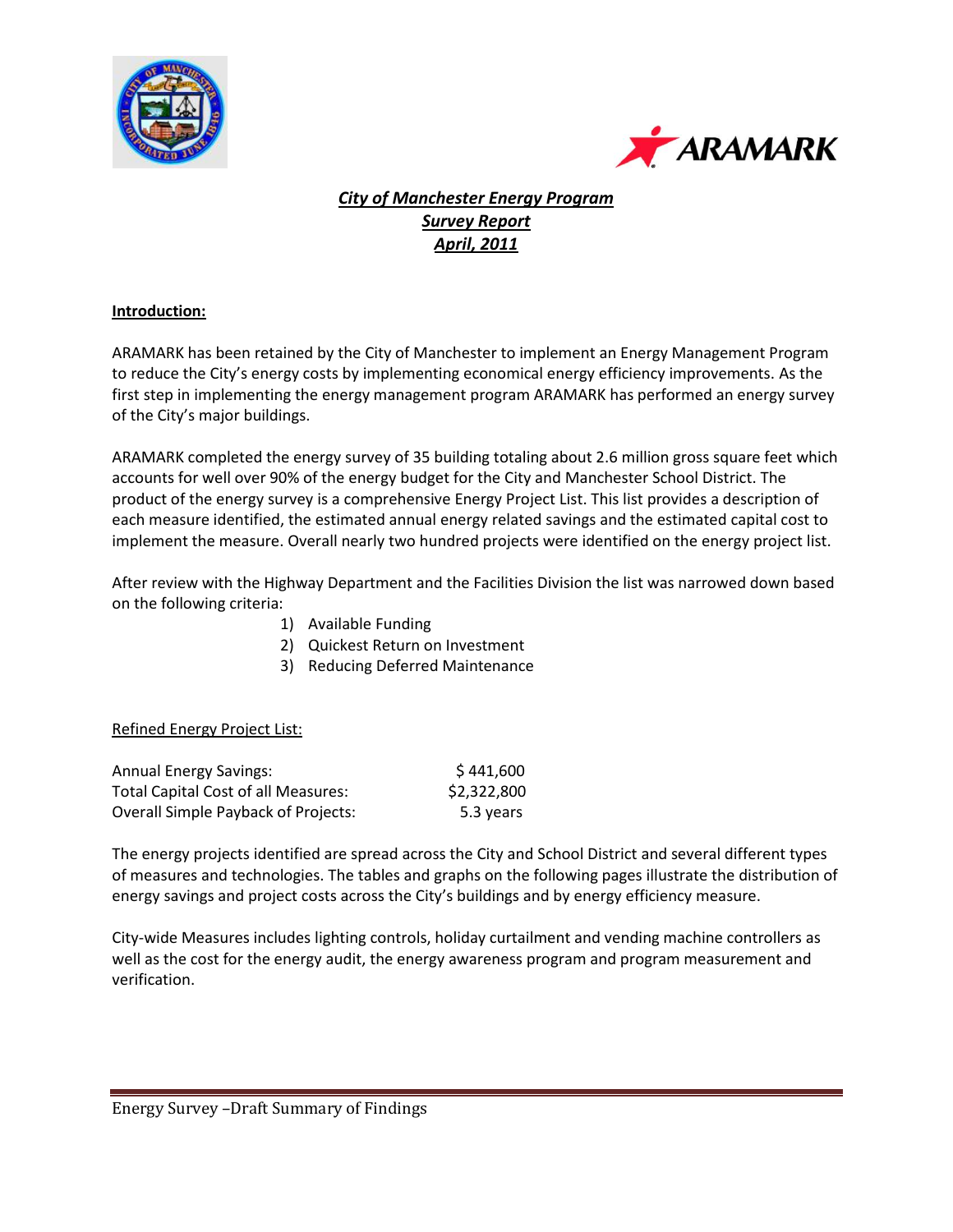



|                                |                           | <b>Estimated</b>         |                 |                       |      |  |  |  |
|--------------------------------|---------------------------|--------------------------|-----------------|-----------------------|------|--|--|--|
|                                |                           | <b>Annual Cost</b>       |                 | <b>Estimated</b>      |      |  |  |  |
| <b>Building</b>                |                           | <b>Savings</b>           |                 | Capital Costs Payback |      |  |  |  |
|                                |                           |                          |                 |                       |      |  |  |  |
| <b>City Wide Measures</b>      | \$                        | 84,600                   | \$              | 490,400               | 5.8  |  |  |  |
| Energy Aware Program           |                           |                          |                 |                       |      |  |  |  |
| Energy Optim/Comiss            |                           |                          |                 |                       |      |  |  |  |
| <b>Energy Audit Schools</b>    |                           |                          |                 |                       |      |  |  |  |
| <b>Energy Audits Municipal</b> |                           |                          |                 |                       |      |  |  |  |
| City Hall                      | \$                        | 24,100                   | \$              | 263,200               | 10.9 |  |  |  |
| Carpenter Library              | \$                        | 8,300                    | \$              | 231,200               | 27.9 |  |  |  |
| <b>West Library</b>            | \$                        | 2,400                    | \$              | 45,800                | 19.1 |  |  |  |
| <b>Rines Building</b>          | \$                        | 12,800                   | \$              | 77,300                | 6.0  |  |  |  |
| <b>Central Fire</b>            | \$                        | 2,300                    | \$              | 5,500                 | 2.4  |  |  |  |
| South Willow Fire              | \$                        | 2,400                    | \$              | 7,800                 | 3.3  |  |  |  |
| JFK Ice Arena                  | \$                        | 25,300                   | \$              | 120,900               | 4.8  |  |  |  |
| Westside Ice Arena             | \$                        | 20,700                   | \$              | 96,800                | 4.7  |  |  |  |
| Waterworks Building            | \$                        | 1,300                    | \$              | 10,900                | 8.4  |  |  |  |
| Parks and Rec Garage           | \$                        | $\overline{\phantom{0}}$ | \$              |                       |      |  |  |  |
| <b>Central HS</b>              | \$                        | 55,500                   | $\overline{\$}$ | 155,100               | 2.8  |  |  |  |
| <b>Memorial HS</b>             | \$                        | 26,400                   | \$              | 85,600                | 3.2  |  |  |  |
| West HS                        | \$                        | 55,700                   | \$              | 264,000               | 4.7  |  |  |  |
| Hillside MS                    | \$                        | 9,600                    | \$              | 24,600                | 2.6  |  |  |  |
| Parkside MS                    | $\overline{\mathfrak{s}}$ | 18,200                   | \$              | 78,500                | 4.3  |  |  |  |
| McLaughlin MS                  | \$                        | 10,100                   | \$              | 48,500                | 4.8  |  |  |  |
| Southside MS                   | \$                        | 15,800                   | \$              | 53,200                | 3.4  |  |  |  |
| <b>Bakersville ES</b>          | \$                        | 1,700                    | \$              | 7,900                 | 4.6  |  |  |  |
| Beech St. ES                   | \$                        | 16,400                   | \$              | 62,500                | 3.8  |  |  |  |
| Gossler Park ES                | \$                        | 7,300                    | \$              | 46,300                | 6.3  |  |  |  |
| Green Acres ES                 | \$                        | 6,900                    | \$              | 10,800                | 1.6  |  |  |  |
| Hallsville ES                  | \$                        | 4,300                    | \$              | 15,300                | 3.6  |  |  |  |
| <b>Highland Goffs ES</b>       | \$                        | $\overline{a}$           | \$              |                       |      |  |  |  |
| Jewett ES                      | \$                        | 6,200                    | \$              | 24,600                | 4.0  |  |  |  |
| McDonough ES                   | \$                        | 1,300                    | \$              | 8,800                 | 6.8  |  |  |  |
| Parker Varney ES               | \$                        | 8,100                    | \$              | 31,300                | 3.9  |  |  |  |
| Smyth Rd ES                    | \$                        | 2,400                    | \$              | 15,600                | 6.5  |  |  |  |
| Webster ES                     | \$                        | 7,000                    | \$              | 24,300                | 3.5  |  |  |  |
| Weston ES                      | $\overline{\mathfrak{s}}$ |                          | $\overline{\$}$ |                       |      |  |  |  |
| Wilson ES                      | \$                        | 1,200                    | \$              | 3,800                 | 3.2  |  |  |  |
| Northwest ES                   | \$                        | 600                      | \$              | 3,100                 | 5.2  |  |  |  |
| <b>MST</b>                     | \$                        | 2,700                    | \$              | 9,200                 | 3.4  |  |  |  |
| Total                          | \$                        | 441,600                  | \$              | 2,322,800             | 5.3  |  |  |  |

# Projected Energy Saving and Capital Cost by Building

Energy Survey –Draft Summary of Findings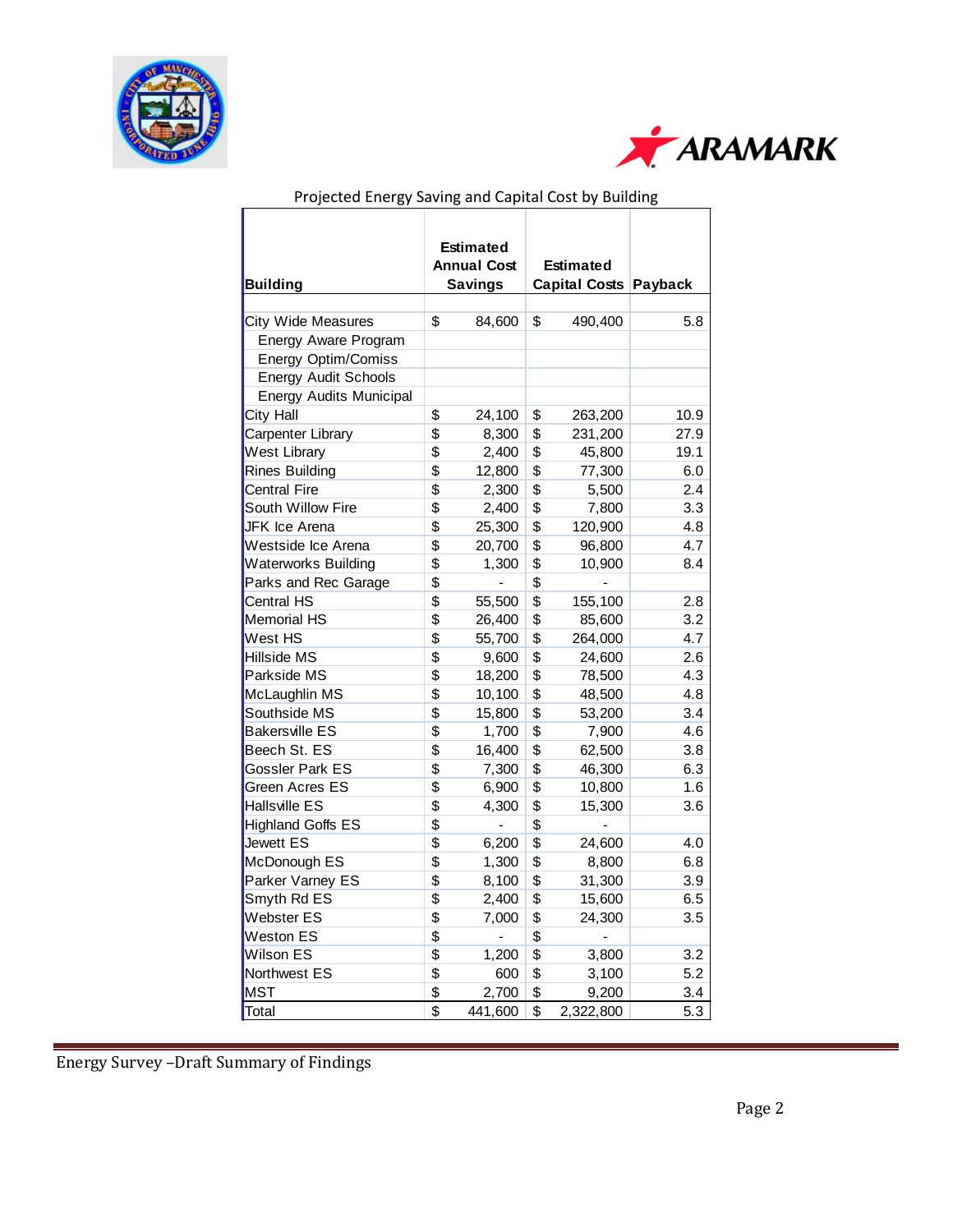





Energy Survey -Draft Summary of Findings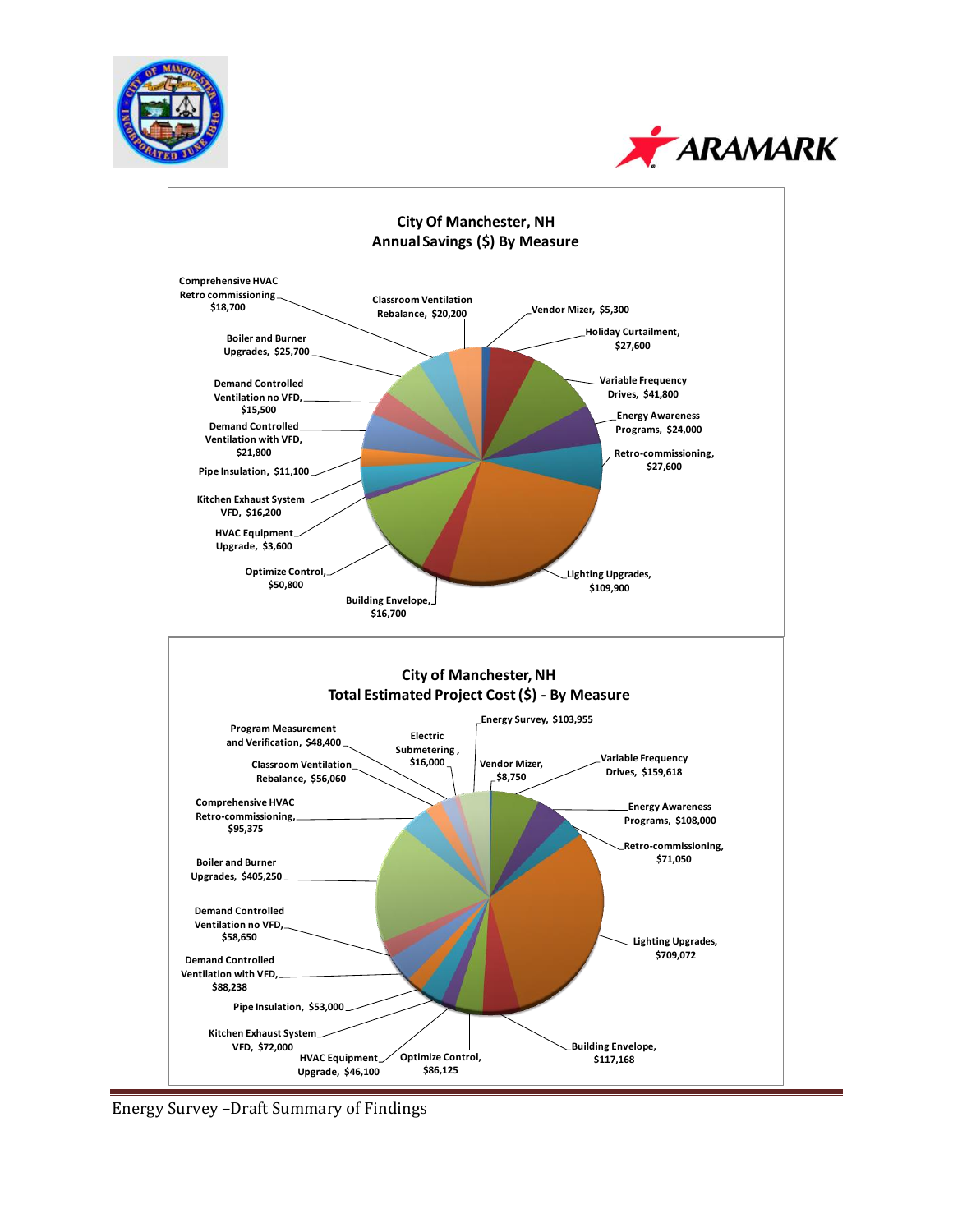



### Project Funding Strategy

Costs of the Energy Management Program and the energy project capital investment will be provided from several sources including:

| Source                                                              | Amount Available or        |
|---------------------------------------------------------------------|----------------------------|
|                                                                     | <b>Expected Funding</b>    |
| American Revitalization and Reinvestment Act funds - Energy         | \$380,000                  |
| <b>Efficiency Community Block Grants (EECBG)</b>                    |                            |
| City Bond Funds dedicated for energy efficiency                     | \$1,130,000                |
| PSNH SmartStart Project funding                                     | \$200,000 - 300,000        |
| NH Pay for Performance Program Funding (P4P)                        | $$100,000 - 200,000$       |
| <b>State Energy Program Funding</b>                                 | $$400,000 - 1,000,000$     |
| Enterprise Funding - Project with attractive paybacks are expected  | <b>TBD</b>                 |
| to be funded by the enterprise organization as a strategy to reduce |                            |
| long term operating costs.                                          |                            |
| Rebate money available for re-investment                            | \$230,000 - \$325,000      |
| Total                                                               | \$2,440,000 to \$2,640,000 |

Funding will also be sought from PSNH and National Grid prescriptive programs wherever possible and capital investment projects implemented in school buildings are eligible for matching funding from the state. Each project on the list has been allocated to a specific finding source to develop the potential funding matrix below.

|                         | Projected     | Estimated    | Annual        | Simple  |  |  |
|-------------------------|---------------|--------------|---------------|---------|--|--|
|                         | Cost          | Rebate       | Savings       | Payback |  |  |
| <b>PSNH</b>             |               |              |               |         |  |  |
| <b>SmartStart</b>       | 189,362<br>\$ | \$<br>35,290 | \$<br>37,287  | 4.1     |  |  |
| <b>Bond</b> - School    | 922,020<br>\$ | \$<br>46,475 | \$<br>246,067 | 3.6     |  |  |
| <b>Bond - Municipal</b> | 111,384<br>S  | \$           | \$<br>15,000  | 7.4     |  |  |
| <b>EECBG</b>            | 464,545<br>\$ | \$<br>1,200  | \$<br>81,352  | 5.7     |  |  |
| Enterprise              | \$<br>85,989  | \$<br>1,939  | \$<br>19,400  | 4.3     |  |  |
| P <sub>4</sub> P        | 170,027<br>\$ | \$<br>10,597 | \$<br>28,106  | 5.7     |  |  |
| State Energy Loan       |               |              |               |         |  |  |
| Fund                    | 379,370<br>\$ | \$           | \$<br>14,283  | 26.6    |  |  |
| Totals                  | \$2,322,696   | \$<br>95,501 | \$<br>441,494 | 5.0     |  |  |

The following table provides a building by building breakdown of the preliminary allocation of funds.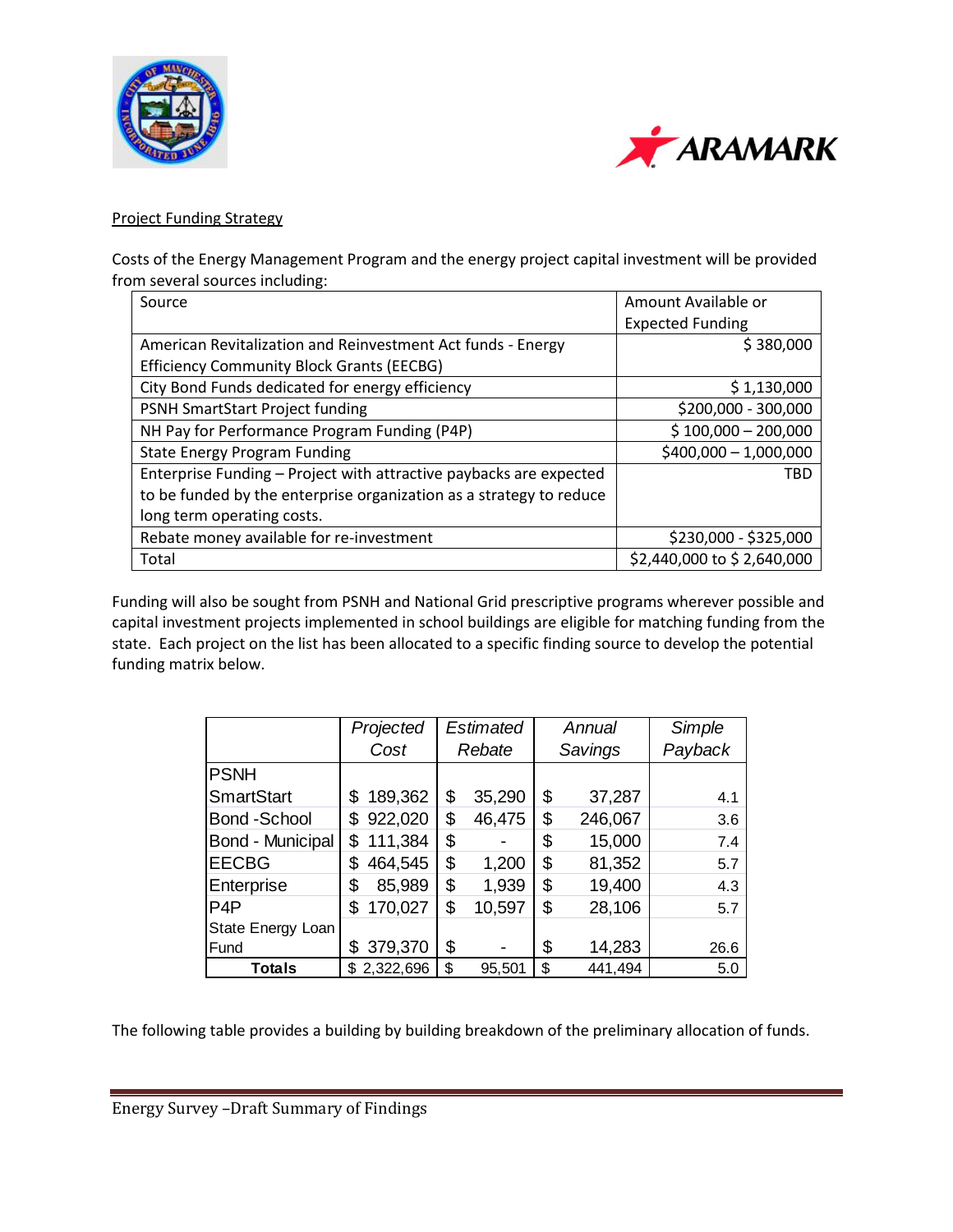



|                                                                                                  | <b>Estimated</b>                     |          |           |                              | Percent<br>Energy      |                                 |                |                             |                           |                |                           |                   |                                  |                |                                         | <b>State</b>           | <b>Net</b>         |
|--------------------------------------------------------------------------------------------------|--------------------------------------|----------|-----------|------------------------------|------------------------|---------------------------------|----------------|-----------------------------|---------------------------|----------------|---------------------------|-------------------|----------------------------------|----------------|-----------------------------------------|------------------------|--------------------|
| <b>Building</b>                                                                                  | <b>Annual Cost</b><br><b>Savings</b> |          | Estimated | <b>Capital Costs Payback</b> | Reduction<br>Projected | <b>RGGI</b><br>P <sub>4</sub> P |                | <b>EECBG</b>                |                           | <b>Bond</b>    |                           | <b>Enterprise</b> | <b>PSNH</b><br><b>SmartStart</b> |                | <b>State Energy</b><br><b>Loan Fund</b> | <b>Building</b><br>Aid | Pavback<br>to City |
|                                                                                                  |                                      |          |           |                              |                        |                                 |                |                             |                           |                |                           |                   |                                  |                |                                         |                        |                    |
| <b>City Wide Measures</b>                                                                        | \$<br>84.600 \$                      |          | 490,400   | 5.8                          | n/a                    | \$                              | \$             | 112,649                     |                           |                | \$                        |                   | \$<br>÷.                         | \$             |                                         |                        | 4.5                |
| Energy Aware Program                                                                             |                                      |          |           |                              |                        |                                 | \$             | 54.000                      | \$                        | 54.000         |                           |                   |                                  |                |                                         |                        |                    |
| <b>Energy Optim/Comiss</b>                                                                       |                                      |          |           |                              |                        |                                 | \$             | 82,500                      | \$                        | 82,500         |                           |                   |                                  |                |                                         |                        |                    |
| <b>Energy Audit Schools</b>                                                                      |                                      |          |           |                              |                        |                                 | \$             | 17,468                      | \$                        | 71,400         |                           |                   |                                  |                |                                         |                        |                    |
| <b>Energy Audits Municipal</b>                                                                   |                                      |          |           |                              |                        |                                 | \$             | 15,883                      |                           |                |                           |                   |                                  |                |                                         |                        |                    |
| City Hall                                                                                        | \$<br>$24,100$ \$                    |          | 263,200   | 10.9                         | 20%                    | \$112,200                       | \$             | $\sim$                      | \$                        | ÷.             | \$                        | ÷.                | \$<br>$\omega$                   | \$             | 151,000                                 |                        | 6.3                |
| Carpenter Library                                                                                | \$<br>$8,300$ \$                     |          | 231,200   | 27.9                         | 6%                     | \$<br>$\sim$                    | \$             | 2,900                       | \$                        | $\blacksquare$ | $\overline{\mathcal{S}}$  |                   | \$<br>$\sim$                     | \$             | 228,400                                 |                        | 27.5               |
| <b>West Library</b>                                                                              | \$<br>$2,400$ \$                     |          | 45,800    | 19.1                         | 18%                    | \$                              | \$             | 45,800                      | \$                        | ÷.             | \$                        |                   | \$                               | \$             |                                         |                        | $\sim$             |
| <b>Rines Building</b>                                                                            | \$<br>$12,800$ \$                    |          | 77,300    | 6.0                          | 15%                    | \$<br>57,900                    | \$             | $\sim$                      | \$                        | $\sim$         | \$                        | ÷.                | \$<br>19,400                     | \$             |                                         |                        | 1.5                |
| <b>Central Fire</b>                                                                              | \$<br>$2,300$ \$                     |          | 5,500     | 2.4                          | 4%                     | \$                              | \$             | 5,500                       | \$                        | ÷.             | S                         |                   | \$                               | \$             |                                         |                        |                    |
| South Willow Fire                                                                                | \$<br>$2,400$ \$                     |          | 7,800     | 3.3                          | 8%                     | \$<br>$\sim$                    | \$             | 7,800                       | \$                        | $\sim$         | \$                        |                   | \$                               | \$             |                                         |                        | ÷.                 |
| <b>JFK Ice Arena</b>                                                                             | \$<br>$25,300$ \$                    |          | 120,900   | 4.8                          | 11%                    | \$<br>$\sim$                    | \$             | 23,500                      | \$                        | ÷.             | \$                        | 27,400            | \$<br>70,000                     | \$             | $\sim$                                  |                        | 3.8                |
| <b>Westside Ice Arena</b>                                                                        | \$<br>$20,700$ \$                    |          | 96,800    | 4.7                          | 11%                    | \$<br>$\sim$                    | \$             | ٠                           | \$                        | $\sim$         | \$                        | 47.700            | \$<br>49,100                     | \$             |                                         |                        | 4.7                |
| <b>Waterworks Building</b>                                                                       | \$<br>$1,300$ \$                     |          | 10,900    | 8.4                          | n/a                    | \$<br>$\sim$                    | \$             | $\sim$                      | \$                        | $\blacksquare$ | \$                        | 10,900            | \$                               | \$             |                                         |                        | 8.4                |
| Parks and Rec Garage                                                                             | \$<br>$\sim$                         | \$       |           |                              |                        | \$                              | \$             | ä,                          | \$                        |                | \$                        |                   | \$<br>÷.                         | \$             | $\sim$                                  |                        |                    |
| Central HS                                                                                       | \$<br>55,500                         | <b>S</b> | 155,100   | 2.8                          | 14%                    | \$<br>÷.                        | \$             | $\mathbf{r}$                | \$                        | 155,100        | \$                        | $\sim$            | \$                               | \$             | $\blacksquare$                          | \$<br>77,550           | 1.4                |
| <b>Memorial HS</b>                                                                               | \$<br>$26,400$ \$                    |          | 85,600    | 3.2                          | 9%                     | \$<br>$\sim$                    | \$             | ÷.                          | \$                        | 64,400         | $\boldsymbol{\mathsf{s}}$ | $\blacksquare$    | \$<br>21,300                     | \$             | $\sim$                                  | 42,800                 | 1.6                |
| <b>West HS</b>                                                                                   | \$<br>55,700 \$                      |          | 264,000   | 4.7                          | 15%                    | \$<br>$\sim$                    | s              | $\blacksquare$              | $\overline{\mathcal{S}}$  | 264,000        | $\mathcal{S}$             |                   | \$<br>$\sim$                     | \$             | $\overline{\phantom{a}}$                | \$<br>132,000          | 2.4                |
| Hillside MS                                                                                      | \$<br>$9.600$ \$                     |          | 24.600    | 2.6                          | 12%                    | \$<br>$\sim$                    | \$             | ÷.                          | \$                        | 23.100         | \$                        | $\sim$            | \$<br>1.500                      | \$             | $\sim$                                  | 11.070                 | 1.4                |
| Parkside MS                                                                                      | \$<br>$18,200$ \$                    |          | 78,500    | 4.3                          | 17%                    | \$<br>$\omega$                  | \$             | $\mathcal{L}^{\mathcal{L}}$ | $\boldsymbol{\mathsf{s}}$ | 70,000         | \$                        | $\sim$            | \$<br>8,500                      | \$             | $\sim$                                  | 35,325                 | 2.4                |
| McLaughlin MS                                                                                    | \$<br>$10,100$ \$                    |          | 48,500    | 4.8                          | 4%                     | \$<br>$\sim$                    | \$             | $\blacksquare$              | \$                        | 39.000         | S                         | $\blacksquare$    | \$<br>9,500                      | \$             | $\overline{\phantom{a}}$                | \$<br>21,825           | 2.6                |
| Southside MS                                                                                     | \$<br>$15,800$ \$                    |          | 53,200    | 3.4                          | 14%                    | \$<br>$\sim$                    | \$             | $\sim$                      | \$                        | 43,000         | S                         |                   | \$<br>10,200                     | \$             | $\sim$                                  | 23,940                 | 1.9                |
| <b>Bakersville ES</b>                                                                            | \$<br>$1,700$ \$                     |          | 7,900     | 4.6                          | 2%                     | \$<br>$\mathcal{L}$             | \$             | $\mathcal{L}$               | \$                        | 7,900          | \$                        | ÷.                | \$<br>i.                         | \$             | $\sim$                                  | 3,555                  | 2.6                |
| Beech St. ES                                                                                     | \$<br>$16,400$ \$                    |          | 62,500    | 3.8                          | 18%                    | \$<br>×.                        | \$             | ÷.                          | \$                        | 62,500         | \$                        |                   | \$<br>÷.                         | \$             | $\sim$                                  | \$<br>28,125           | 2.1                |
| Gossler Park ES                                                                                  | \$<br>$7,300$ \$                     |          | 46,300    | 6.3                          | 17%                    | \$<br>$\sim$                    | \$             | ÷.                          | \$                        | 46,300         | \$                        | $\blacksquare$    | \$<br>$\sim$                     | \$             | $\sim$                                  | 20,835                 | 3.5                |
| Green Acres ES                                                                                   | \$<br>$6,900$ \$                     |          | 10,800    | 1.6                          | 9%                     | \$<br>×.                        | \$             | $\mathcal{L}$               | \$                        | 10,800         | \$                        | ÷.                | \$<br>$\mathcal{L}$              | \$             | $\sim$                                  | 4,860                  | 0.9                |
| <b>Hallsville ES</b>                                                                             | \$<br>$4,300$ \$                     |          | 15,300    | 3.6                          | 10%                    | \$<br>$\sim$                    | \$             | $\sim$                      | \$                        | 15,300         | \$                        | ÷.                | \$<br>$\sim$                     | \$             | $\sim$                                  | \$<br>6,885            | 2.0                |
| <b>Highland Goffs ES</b>                                                                         | \$                                   | \$       |           |                              | 0%                     | \$<br>$\sim$                    | \$             | ×.                          | \$                        |                | \$                        | ÷.                | \$<br>$\sim$                     | \$             | $\sim$                                  |                        |                    |
| Jewett ES                                                                                        | \$<br>6,200                          | \$       | 24,600    | 4.0                          | 13%                    | \$<br>×.                        | \$             | $\sim$                      | \$                        | 24,600         | S                         |                   | \$<br>×.                         | \$             | $\sim$                                  | 11,070                 | 2.2                |
| McDonough ES                                                                                     | \$<br>$1,300$ \$                     |          | 8,800     | 6.8                          | 3%                     | \$<br>ш.                        | \$             | $\sim$                      | \$                        | 8.800          | \$                        |                   | \$<br>$\overline{a}$             | \$             | in 1919.                                | 3,960                  | 3.7                |
| Parker Varney ES                                                                                 | \$<br>$8,100$ \$                     |          | 31,300    | 3.9                          | 10%                    | \$<br>$\sim$                    | \$             | $\mathcal{L}_{\mathcal{A}}$ | \$                        | 31,300         | \$                        | ÷.                | \$<br>$\sim$                     | \$             | $\sim$                                  | 14,085                 | 2.1                |
| Smyth Rd ES                                                                                      | \$<br>$2,400$ \$                     |          | 15,600    | 6.5                          | 4%                     | \$<br>$\sim$                    | s              | $\sim$                      | $\overline{\mathcal{S}}$  | 15,600         | S                         | $\sim$            | \$<br>÷.                         | $\mathfrak{s}$ | $\sim$                                  | 7,020                  | 3.6                |
| <b>Webster ES</b>                                                                                | \$<br>$7,000$ \$                     |          | 24,300    | 3.5                          | 8%                     | \$<br>$\sim$                    | \$             | ÷.                          | \$                        | 24,300         | S                         |                   | \$<br>÷.                         | \$             | $\sim$                                  | 10,935                 | 1.9                |
| <b>Weston ES</b>                                                                                 | \$<br>$\sim$                         | \$       | $\sim$    |                              | 0%                     | \$<br>$\sim$                    | \$             | $\sim$                      | \$                        | ÷.             | \$                        | $\blacksquare$    | \$<br>$\sim$                     | \$             | $\sim$                                  | $\sim$                 |                    |
| <b>Wilson ES</b>                                                                                 | \$<br>$1.200$ \$                     |          | 3,800     | 3.2                          | 4%                     | \$<br>$\sim$                    | $\mathfrak{s}$ | ÷.                          | \$                        | 3,800          | \$                        |                   | \$                               | $\mathfrak{s}$ | $\sim$                                  | 1,710                  | 1.7                |
| Northwest ES                                                                                     | \$<br>600                            | l \$     | 3,100     | 5.2                          | 2%                     | \$<br>$\sim$                    | \$             | ٠                           | \$                        | 3,100          | \$                        |                   | \$<br>$\sim$                     | \$             | $\sim$                                  | 1,395                  | 2.8                |
| <b>MST</b>                                                                                       | \$<br>$2,700$ \$                     |          | 9,200     | 3.4                          | 1%                     | \$                              | $\mathfrak{s}$ | ÷,                          | $\mathfrak s$             | 9,200          | \$                        |                   | \$<br>÷.                         | \$             |                                         | \$<br>4,600            | 1.7                |
| Total                                                                                            | \$<br>441.600                        | \$       | 2.322.800 | 5.3                          |                        | \$170.100                       | \$             | 368,000                     |                           | \$1.130.000    | $\mathbf{s}$              | 86,000            | \$<br>189.500                    | \$             | 379.400                                 | \$<br>463.545          | $\overline{3.0}$   |
| State Building Aid Calculated at 45% for K-8 and 50% for High Schools                            |                                      |          |           |                              |                        |                                 |                |                             |                           |                |                           |                   |                                  |                |                                         |                        |                    |
| Net payback to the City subtracts P4P, EECBG and State Aid funds from the Estimated Capital Cost |                                      |          |           |                              |                        |                                 |                |                             |                           |                |                           |                   |                                  |                |                                         |                        |                    |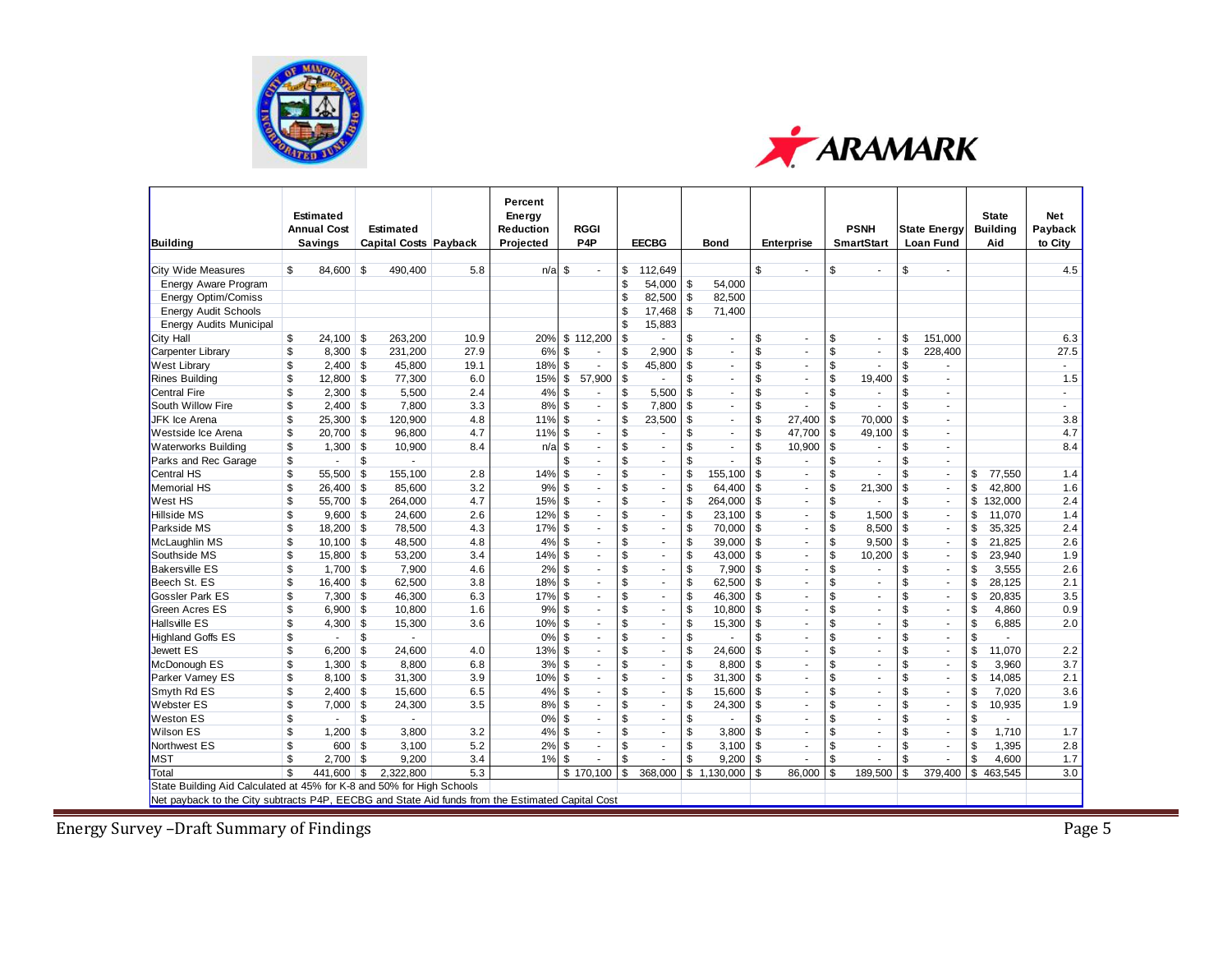



#### *General Description of Energy Conservation Measures*

*Computer Power Management:* Install a power management software that will automatically set computers into a low power sleep mode when not being used and turn them off at night based on a programmed schedule. This software can be controlled by IT to allow regular system upgrades and software patches to take place. Software will automatically wake up the computer, make the required changes, and then put it back to sleep when complete. This can be applied across the entire City to include both school and city computers.

*Vending Machines:* Install "Vending Miser" type vending machine occupancy sensors which reduce energy consumption when consumers are not present by turning down into a low power mode. This will save energy at night and over weekends, holidays, and vacations. During unoccupied conditions, "Vending Miser" controls will cycle operation as necessary to maintain product temperatures and turn off the machine's lighting. Ultimately, vending machines could be emptied and unplugged over summer vacation resulting in more savings.

*Holiday Schedule Override:* Create an override button on the main EMS control page that will override existing schedules and put equipment into an unoccupied setback mode temporarily when activated. This will provide a one touch place to shut down multiple buildings at once during snow days, holidays, vacations, and summer breaks. Multiple buttons can be created for each scenario based on desired duration and whether or not to include or exclude different municipal buildings to customize each event.

*Variable Frequency Drive:* Install a Variable Frequency Drive on pumps or fan motors that are currently constant speed. External sensors would be used to vary the speed of the motor based on the demand of the system. This reduces motor energy consumption while adequately satisfying system loads. Drives should be incorporated into the EMS to provide proper control. Some other measures include adding or controlling Variable Frequency Drives.

*Retro-commissioning:* Retro-Commissioning involves inspecting current equipment operation both through the EMS and in the field, and testing the functionality of the equipment to verify whether or not it is operating as intended. From this starting point, set points and parameters will be modified to optimize the efficiency of each piece of equipment individually. This is different from the Optimize Controls measure because optimizing controls typically requires a controller or some type of equipment to be added, whereas under Retro-Commissioning, the controls already exist.

*Comprehensive HVAC System Retro-commissioning:* Comprehensive HVAC system retro-Commissioning involves a comprehensive review of the entire building heating, ventilation and air conditioning system to reduce energy use, increase occupant comfort and improve system reliability and performance. This type of retro commissioning includes functional testing of key system equipment and control systems as well as evaluation of the system ability to meet current occupant needs and potential modifications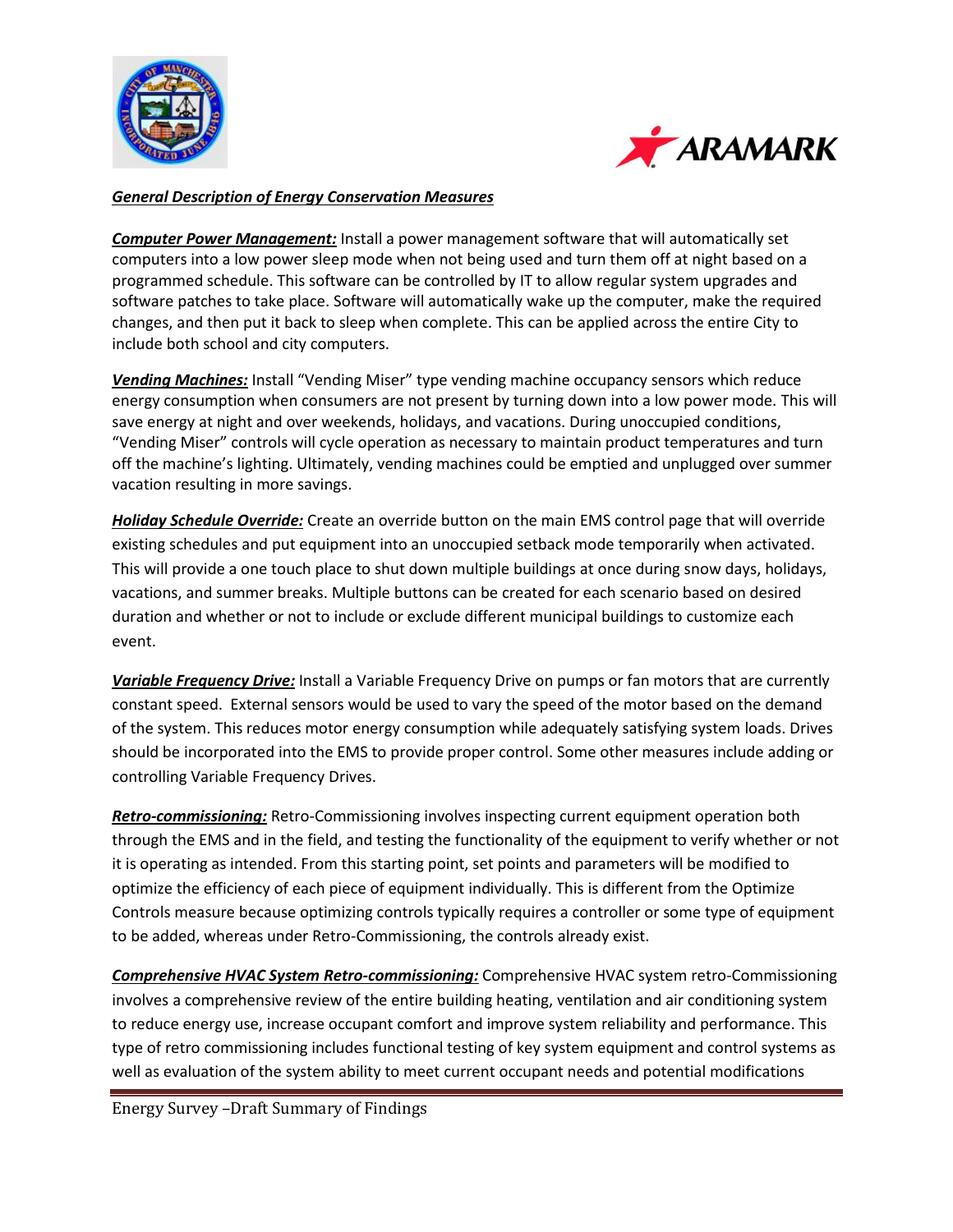



available based on changes in space use since the system was originally installed. Comprehensive HVAC System Retro-commissioning is typically performed in buildings with long histories comfort problems, operation problems and high energy use. All system inadequacies are cataloged in a system deficiency list. Low or no cost corrective measures are typically performed via work order to by the on-site team. Measures requiring greater planning, capital or detailed design work are logged for follow up and estimated costs and potential energy savings are calculated.

*Lighting and Controls:* Upgrade or replace existing fixtures with high efficiency fixtures that consume less energy and install occupancy or timer based controls to minimize operating hours. This measure also includes reducing light levels to acceptable industry standards in some areas where light levels are considered excessive.

*Domestic Hot Water:* Replace existing Domestic Hot Water heaters with high efficiency replacements that will have higher efficiency burners and less stand-by losses. Schedule heaters to operate during occupied hours only and allow circulating pumps to turn off during unoccupied periods where applicable to reduce stand-by losses and pump energy consumption.

*Buildings Envelope:* Add insulation and weatherstripping to the building exterior where infiltration and heat loss occur. This is primarily around exterior doors, at roof joints where the roof meets the exterior wall, in attics above drop ceilings, and at penetrations where rooftop equipment has been mounted. Insulation will also be added in some locations where outside overhangs are open to spaces above the ceiling. Window replacements are also included in this category.

**Optimize Control:** This measure will primarily focus on scheduling equipment to operate only during occupied hours. Time-clocks and EMS schedules will be installed, created, or altered to minimize unnecessary operation. Existing optimum start/stop capabilities will be activated in the EMS system to allow HVAC systems to "learn" when to turn on or off based on a trended relationship of how long the unit typically takes to satisfy set points, and at what time it is expected to be at that set point. This measure is different than retro- commissioning, although retro-commissioning does include some controls optimization.

*HVAC Equipment Upgrade:* Retrofit or replace existing equipment such as exhaust fans, controls, or compressors. Many measures in this category do not have attractive paybacks and were considered but not recommended at this time.

*Pipe Insulation:* Replace or install new pipe and blanket type insulation on steam, heating hot water, and domestic hot water piping and fittings to reduce thermal losses from the system with particular attention to steam piping because of its high temperature.